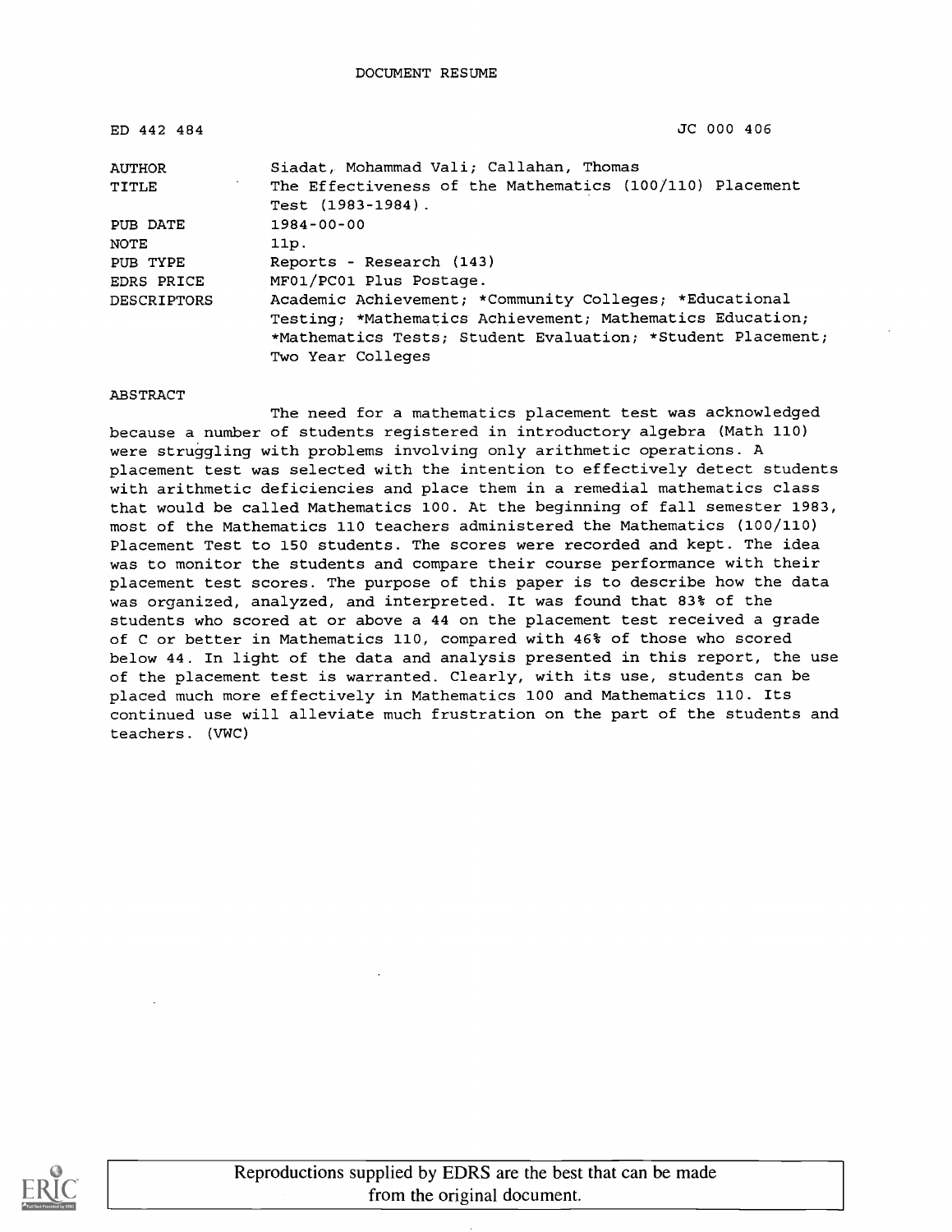The Effectiveness of the Mathematics (100/110) Placement Test (1983-1984)

Mohammad Vali Siadat & Thomas Callahan

Department of Mathematics Richard J. Daley College Chicago, Illinois

## BEST COPY AVAILABLE

 $\overline{c}$ 

**U.S. DEPARTMENT OF EDUCATION**<br>Office of Educational Research and Improvement UCATIONAL RESOURCES INFORMATION CENTER (ERIC)<br>This document has been reproduced as<br>received from the person or organization originating it.

O Minor changes have been made to improve reproduction quality.

Points of view or opinions stated in this document do not necessarily represent official OERI position or policy.

PERMISSION TO REPRODUCE AND DISSEMINATE THIS MATERIAL IN MICROFICHE ONLY HAS BEEN GRANTED BY

M.V. Sradat

TO THE EDUCATIONAL RESOURCES INFORMATION CENTER (ERIC)

ED 442 484

JCOOCAOL

ò,

 $\lambda$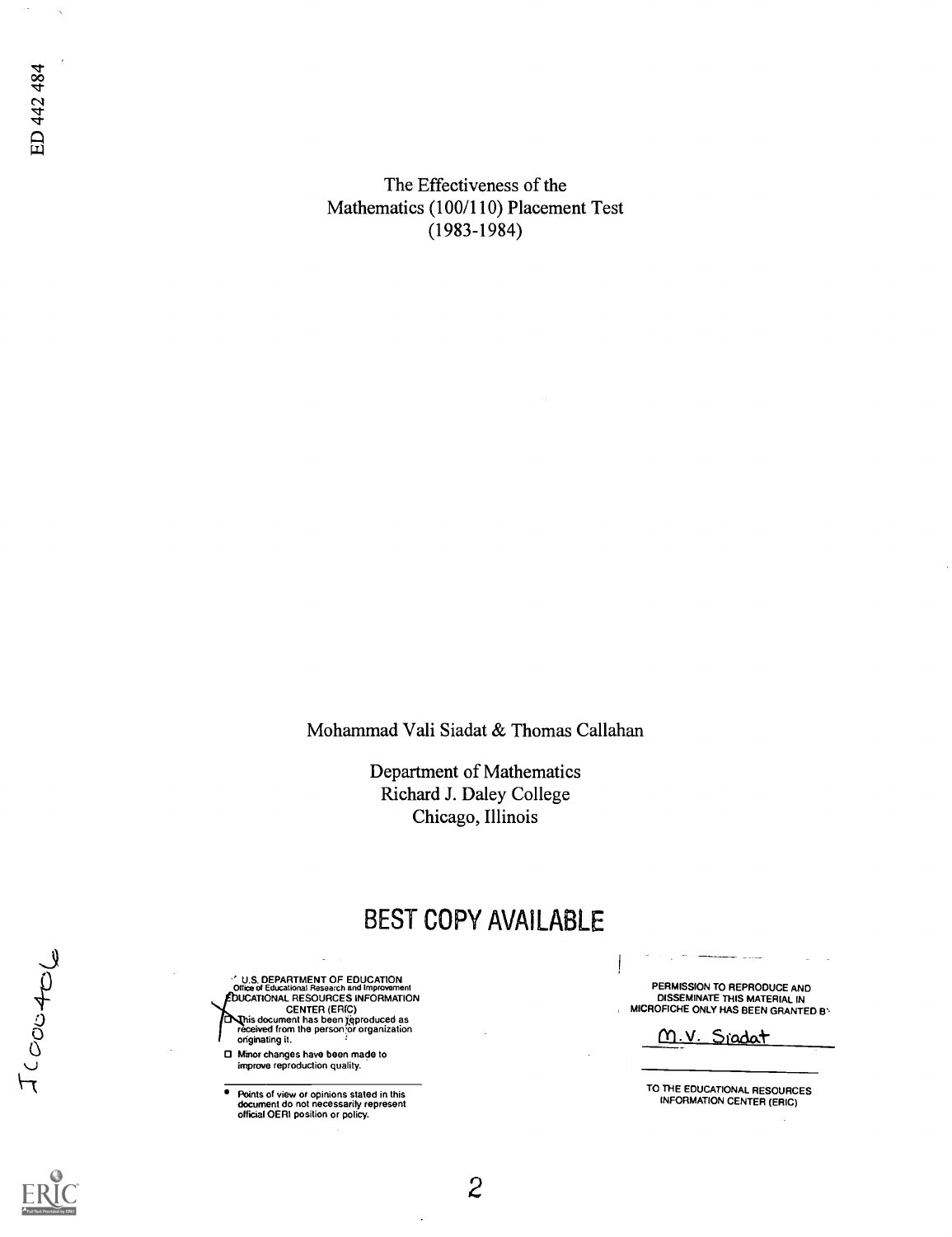#### **ACKNOWLEDGEMENTS**

 $-2-$ 

We would like to thank George Brixie, John Sword, and the late Mary Kay Prendergast for their cooperation and help in the preparatiion of this paper.

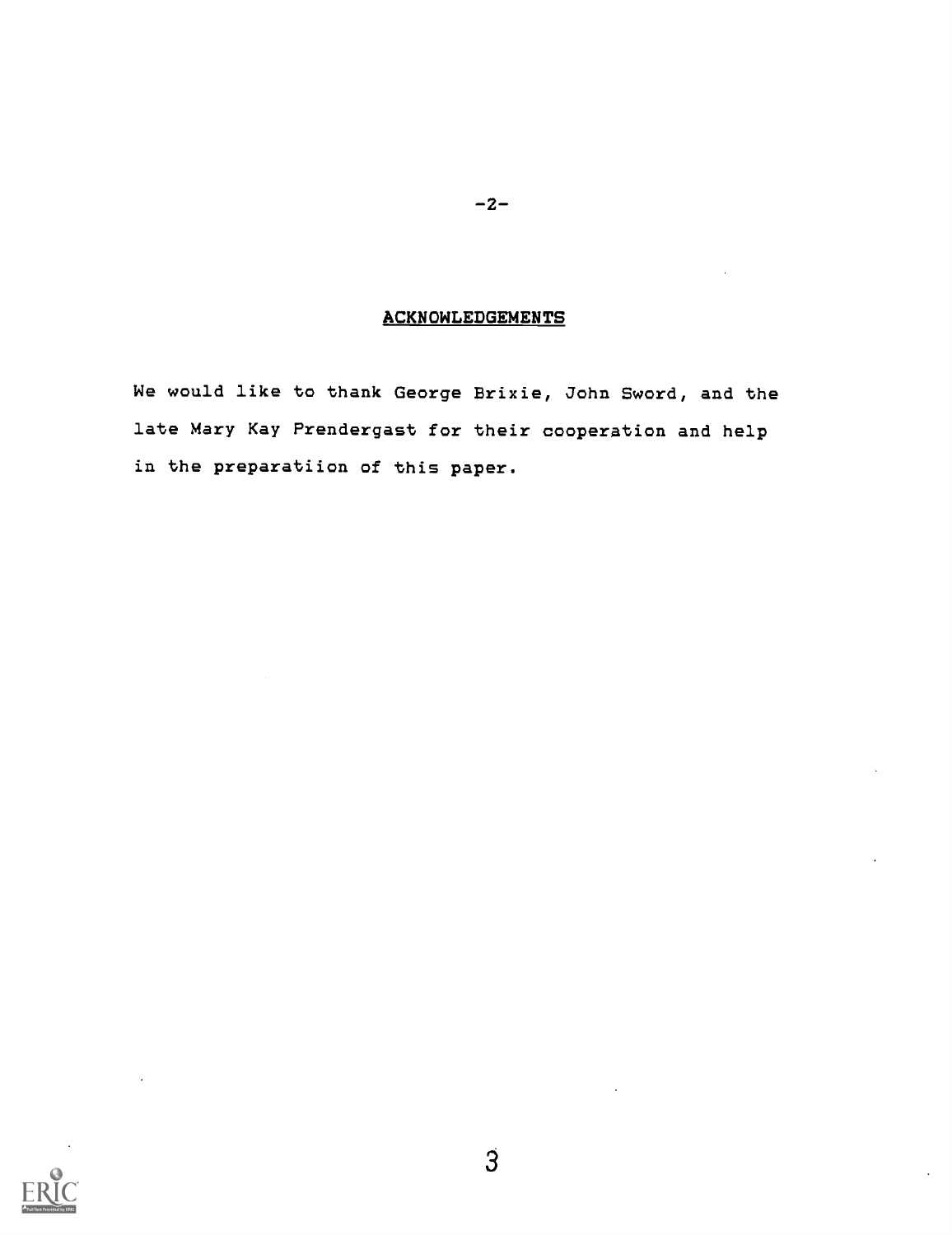The need for a mathematic s placement test was recognized when a number of students registered in introductory algebra (Math 110) were struggling with problems involving only arithmetic operations. A placement test was selected with the hope that we could effectively detect students with arithmetic deficiencies and place them in a remedial mathematics class which would be called Mathematics 100.

The first placement test was given in the summer of 1983. We felt that a seventh grade or better arithmetic ability would be sufficient to enter Mathematics 100. The number of students who scored less than a seventh grade level was enough to create one Mathematics 100 class. The class, which consisted of 25 students, ran for the first time in the fall semester, 1983.

We probably could have filled more than one Mathematics 100 class; however, many of the students who were scheduled to take the placement test did not. Consequently, they had to be placed without the benefit of placement test scores. This meant that there were students in Mathematics 110 who probably did not belong there. Although this was unfortunate it did provide us with an excellent opportunity to test the effectiveness of The Mathematics (100/110) Placement Test.



-3-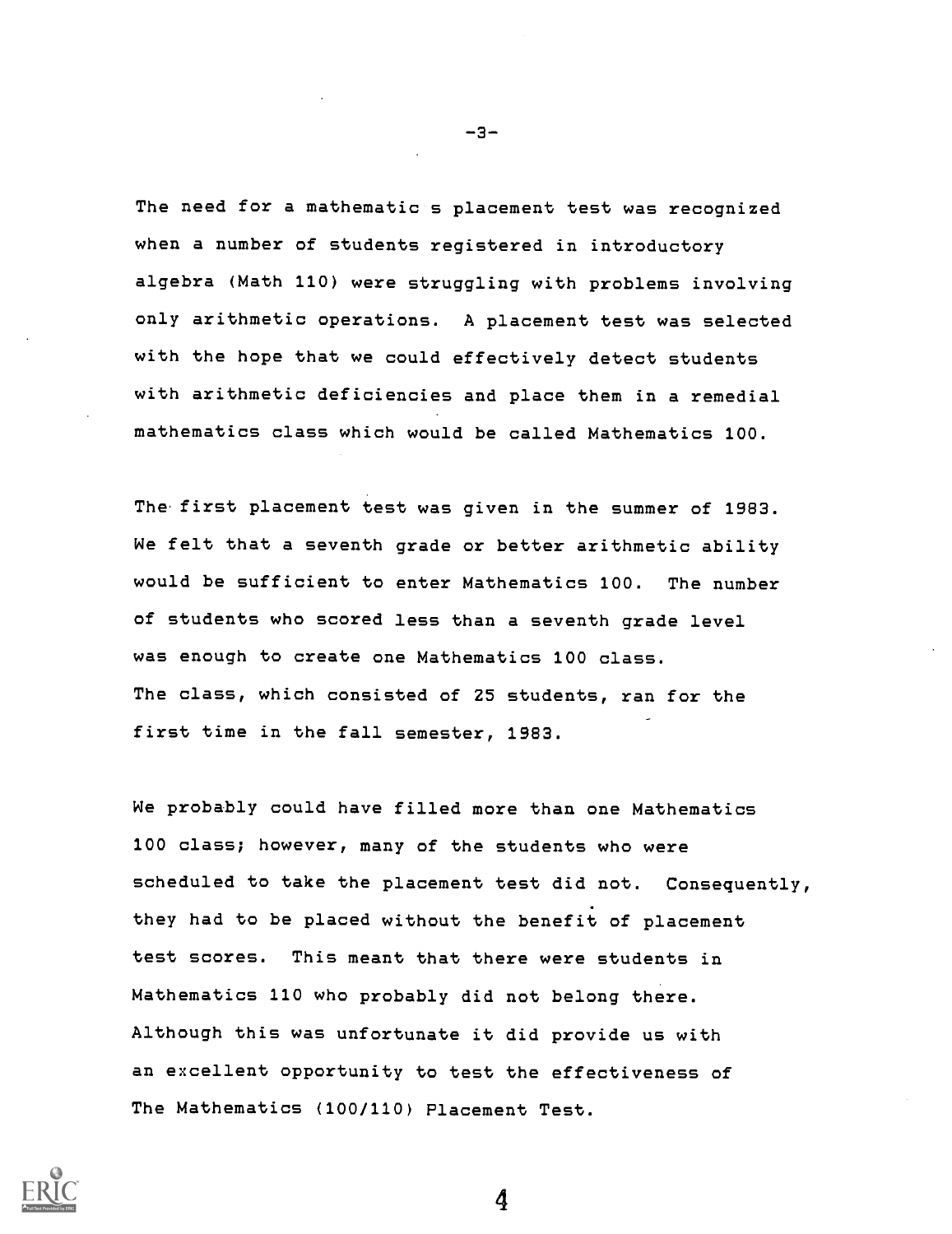At the beginning of the Fall semester, 1983, most of the Mathematics 110 teachers administered the Mathematics (100/110) Placement Test to their students. The scores were recorded and kept. The idea was to monitor the students and compare their course performance with their placement test scores.

The purpose of this paper is to describe how the data obtained from above was organized, analyzed, and interpreted. We hope that it will provide convincing arguments attesting to the usefulness and reliability of the Mathematics (100/110) Placement Test.

Thanks to the cooperation of the Mathematics 110 instructors we were able to obtain data on 150 students. These students were given the Mathematics (100/110) Placement Test at the outset of Mathematics 110. Then their course grades and placement test scores were compared at the end of the semester.

It must be remembered that many of the students were not placed into these Mathematics 110 classes with the benefit of placement test scores. Also, it should be pointed out at this time that a score of 44 or better on The Mathematics (100/110) Placement Test indicates a seventh grade or better arithmetic level.



 $-4-$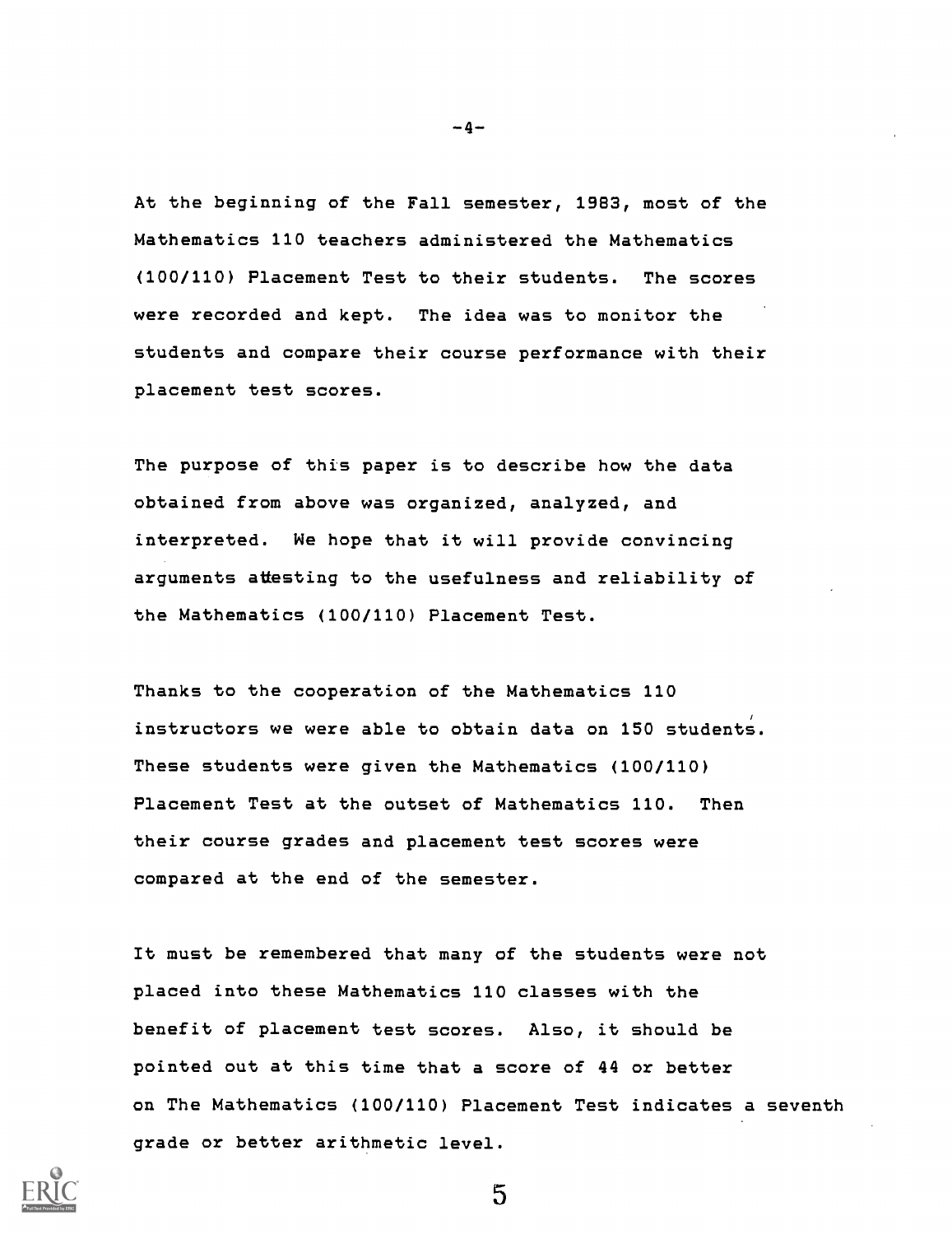We found that of those students who scored 44 or better on the Mathematics (100/110) Placement Test 83% received a grade of "C" or better in Mathematics 110. (NOTE: In order to enter Math. 112 a "C" or better in Math. 110 is required). Whereas of those students who scored less than 44 on the Mathematics (100/110) Placement Test only 46% received a "C" or better in Mathematics 110. (See Histograms on pg. 6)

The success rate, for a "C" or better in Math. 110, is almost two times greater for those with a seventh grade or better arithmetic ability.

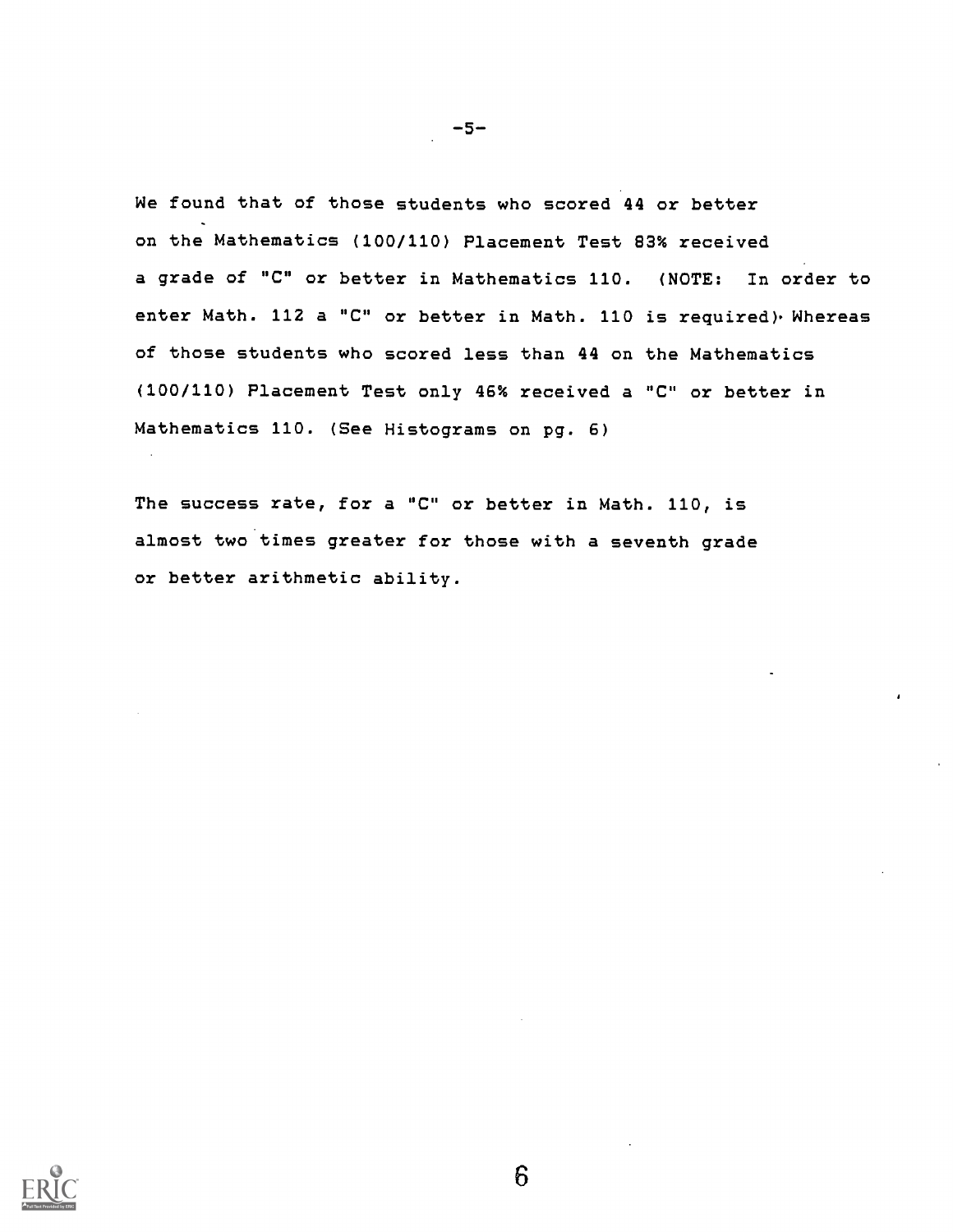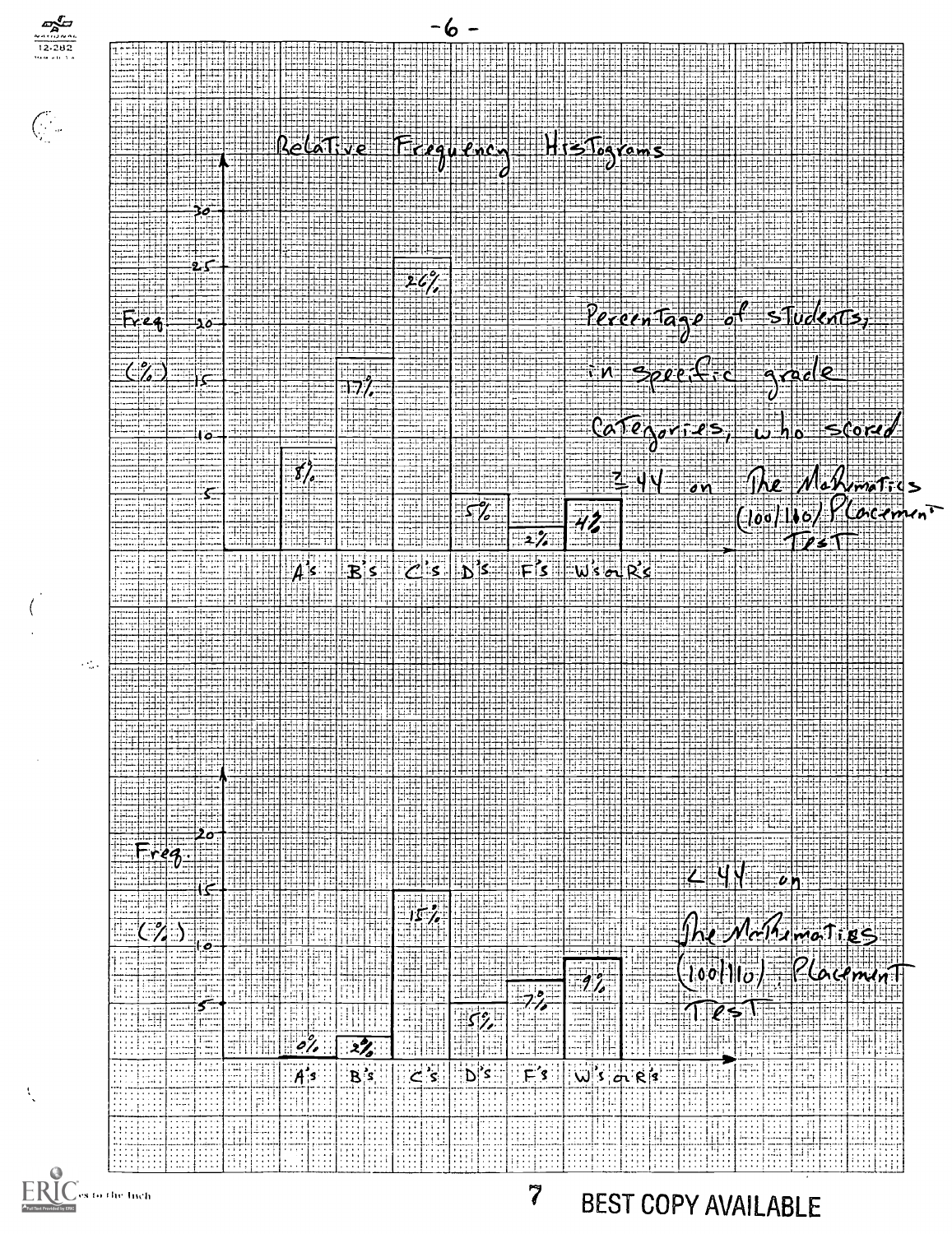A confidence interval can be created for p, the true percentage of all students who will receive a "C" or better in Mathematics 110, if they score 44 or better on the Mathematics (100/110) Placement Test. The interval is given as:

 $-7-$ 

1)  $P(.754 < p < .906) = .95$ 

We can expect with a 95% probability using (1), that between 75% and 91% of students will achieve a "C" or better in Mathematics 110 if they score 44 or better on The Mathematics (100/110) Placement Test.

Similary we can create a confidence interval for the true percentage of all students who will receive a "C" or better in Mathematics 110 if they scored less than 44 on The Mathematic's (100/110) Placement Test. The interval is given as:

2)  $P(.33(p\cdot .59) = .95)$ 

Clearly, even after considering the confidence intervals, the success rate in Mathematics 110 is far greater for those students who scored 44 or greater on Mathematics (100/110) Placement Test.

## BEST COPY AVAILABLE

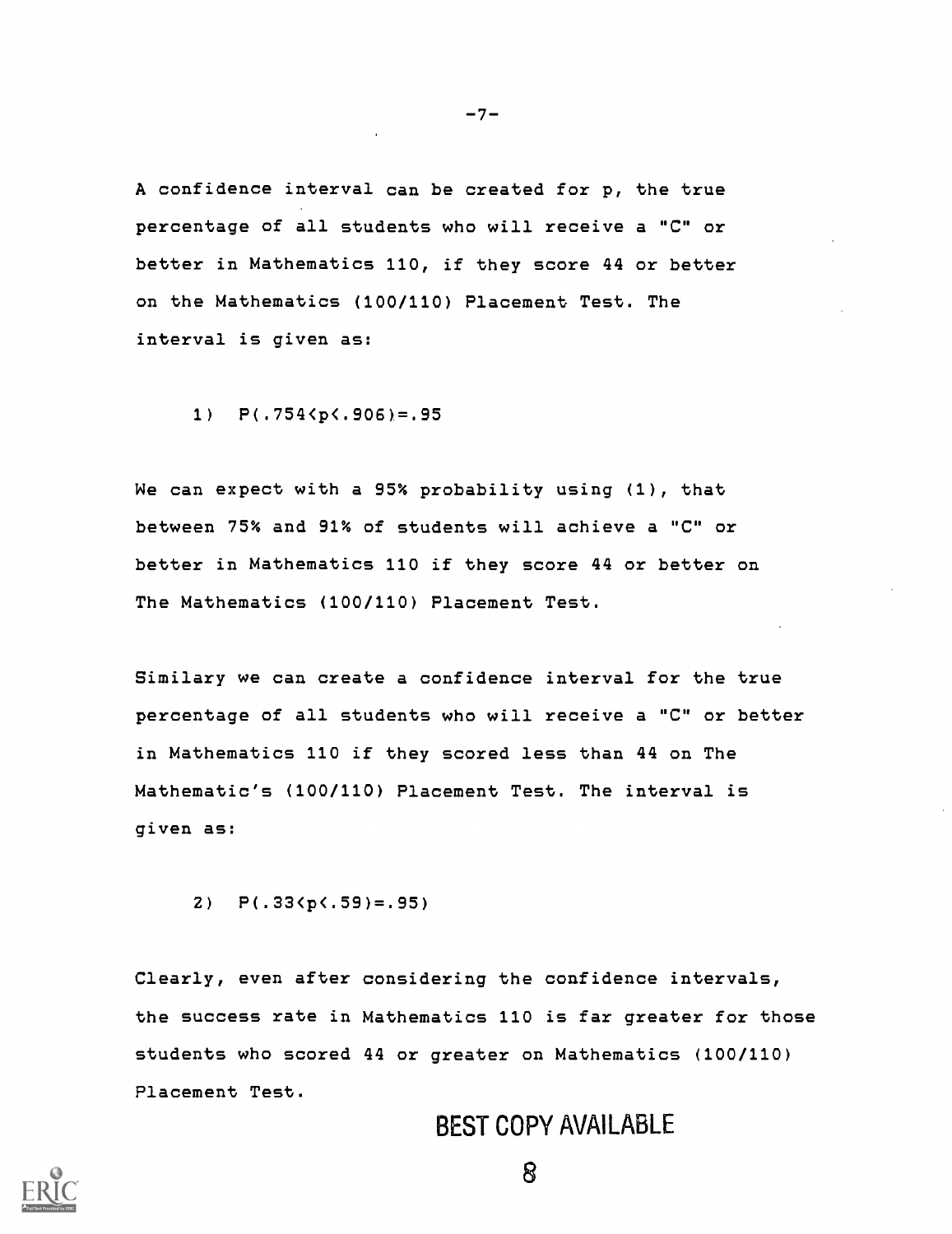In a similar fashion we can analyze failure rates. We found that of those students who scored 44 or better on The Mathematics (100/110) Placement Test 2% failed Mathematics 110. Whereas of those students who scored less than 44 on The Mathematics (100/110) Placement Test 19% failed Mathematics 110. The failure rate is almost ten times greater for those with less than a seventh grade arithmetic ability.

Confidence intervals can also be constructed for failure rates. A 95% confidence interval for the true percentage, p, of the students who fail Math 110 with a score of 44 or better on The Mathematics (100/110) Placement Test is:

3) P(0<p(.048)=.95

So we can expect, with a 95% probability, that between 0% and 5% of the students who score 44 or better on The Mathematics (100/110) Placement Test will fail Mathematics 110.



 $-8-$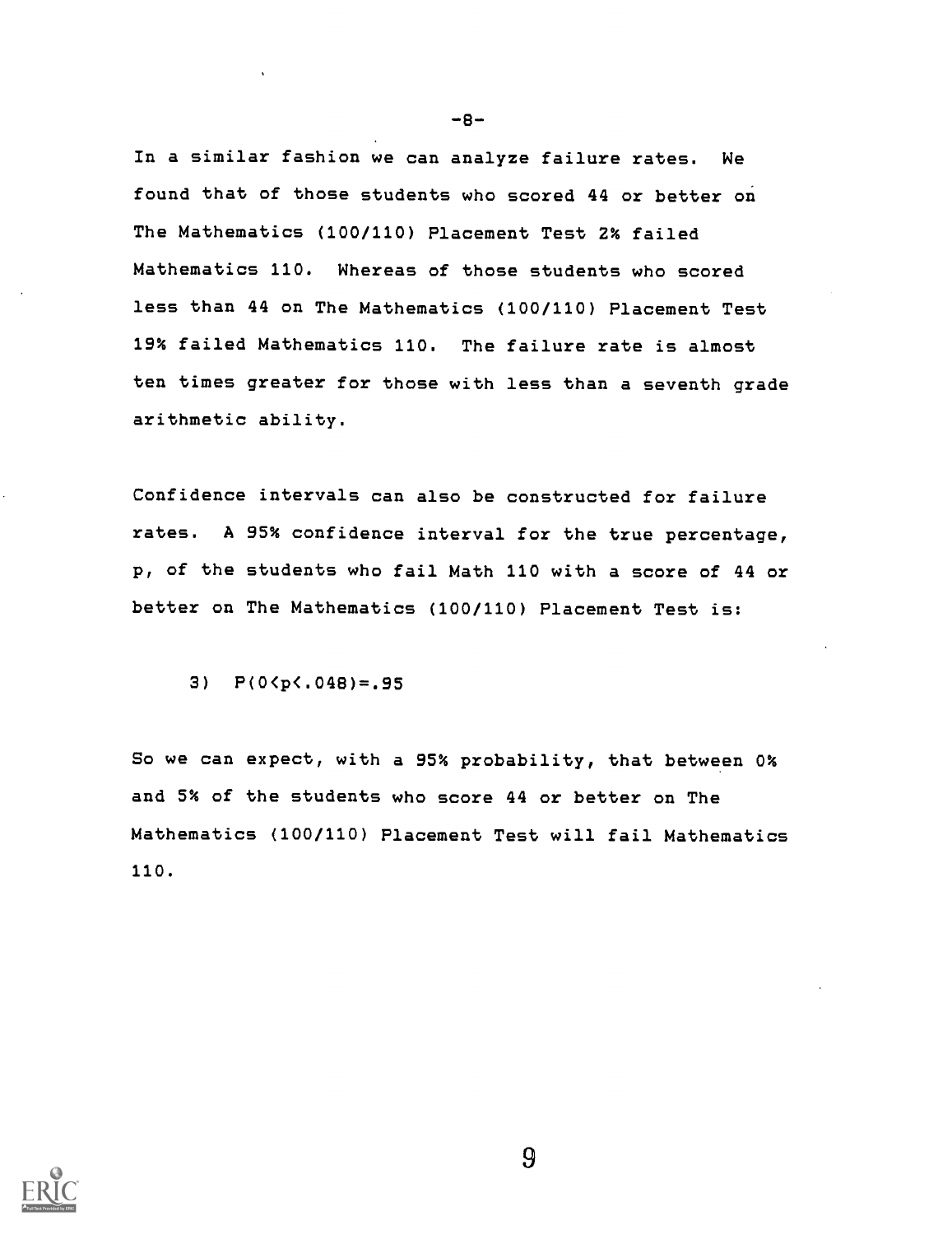Similarly, a 95% confidence interval can be constructed for those students who failed Math 110 and who scored less than 44 on The Mathematics (100/110) Placement Test. It takes the form

-9-

4)  $P(.095C.29) = .95$ 

So we see from (4) that we can expect, with a 95% probability, that between 9% and 29% of those students who scored less than 44 on The Mathematics (100/100) Placement Test will fail Mathematics 110.

Clearly, the failure rate in Mathematics 110, is significantly higher for those students who score less than 44 on The Mathematics (100/110) Placement Test.

Now, what happens to those students who received less than a 44 on The Mathematics (100/110) Placement Test and who were placed into Mathematics 100? The results are impressive. We found that 92% of these students received a "C" or better in Mathematics 100. This is, indeed, a far better success rate than for those students who took Mathematics 110 with a score of less than 44 on the Mathematics (100/110) Placement Test.

## BEST COPY AVAILABLE

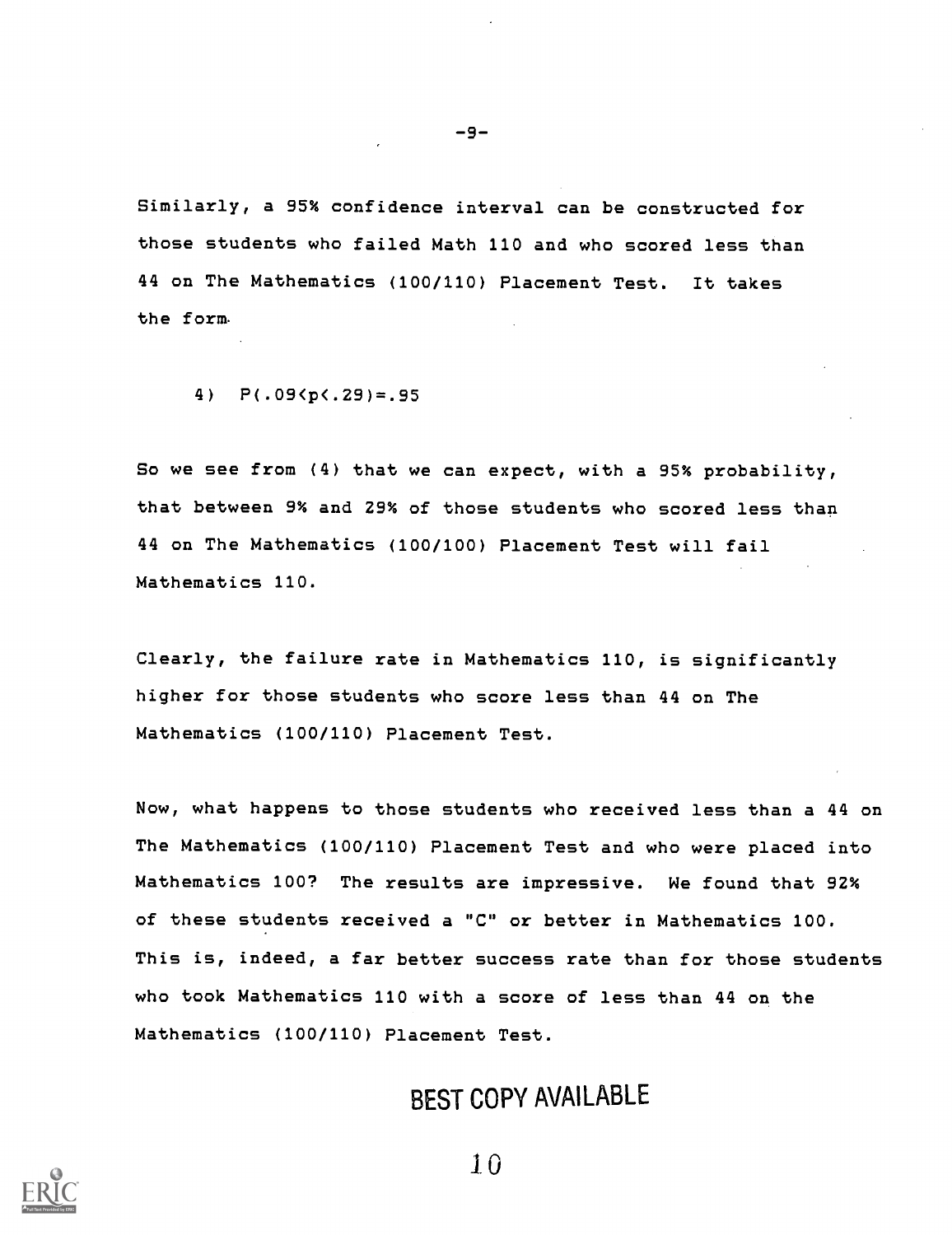In light of the preceding data and analysis we feel that the use of The Mathematics (100/110) Placement Test is warranted. Clearly, with its use, students can be placed much more effectively in Mathematics 100 and Mathematics 110. It s continued use will alleviate much frustration on the part of the students and teachers.

# BEST COPY AVAILABLE



-10-